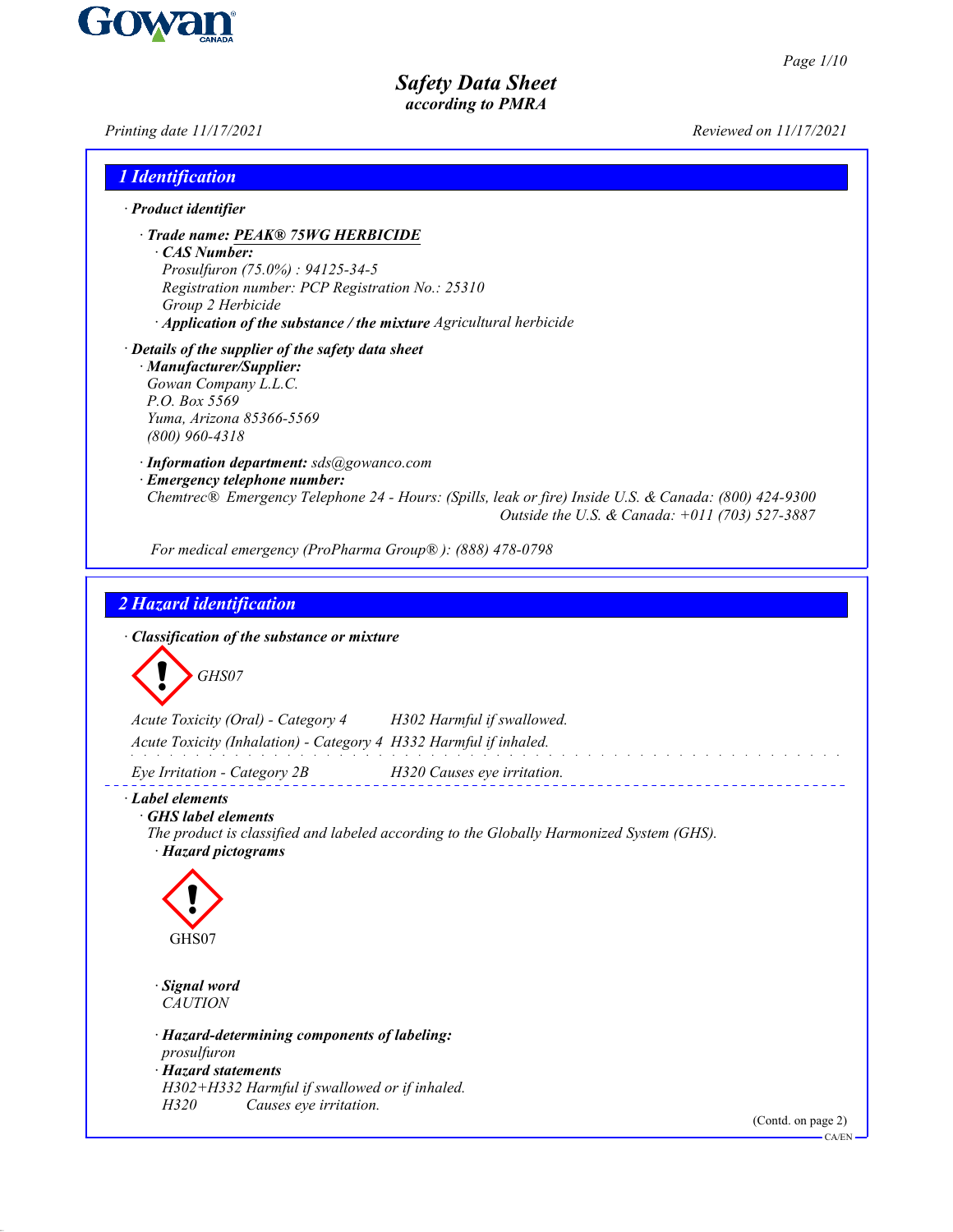*Printing date 11/17/2021 Reviewed on 11/17/2021*

### *Trade name: PEAK® 75WG HERBICIDE*

|                                  | (Contd. of page $1$ )                                                                                                                              |
|----------------------------------|----------------------------------------------------------------------------------------------------------------------------------------------------|
| $\cdot$ Precautionary statements |                                                                                                                                                    |
| P <sub>261</sub>                 | Avoid breathing dust/fume/gas/mist/vapours/spray.                                                                                                  |
| P <sub>264</sub>                 | Wash thoroughly after handling.                                                                                                                    |
| <i>P270</i>                      | Do not eat, drink or smoke when using this product.                                                                                                |
| P271                             | Use only outdoors or in a well-ventilated area.                                                                                                    |
| $P301 + P312$                    | If swallowed: Call a poison center/doctor if you feel unwell.                                                                                      |
| <i>P330</i>                      | Rinse mouth                                                                                                                                        |
| $P304 + P340$                    | IF INHALED: Remove person to fresh air and keep comfortable for breathing.                                                                         |
|                                  | P305+P351+P338 IF IN EYES: Rinse cautiously with water for several minutes. Remove contact lenses, if<br>present and easy to do. Continue rinsing. |
| $P337 + P313$                    | If eye irritation persists: Get medical advice/attention.                                                                                          |
| <i>P501</i>                      | Dispose of contents/container in accordance with local/regional/national/international<br>regulations.                                             |

#### *· Hazard description:*

*KEEP OUT OF THE REACH OF CHILDREN. Harmful if swallowed. Avoid inhalation of dust or spray mist. Avoid contact with skin, eyes and clothing*

#### *· Classification system:*

*· NFPA ratings (scale 0 - 4)*



#### *· Other hazards*

*· PBT: Not applicable.*

*· vPvB: Not applicable.*

## *3 Composition/Information on ingredients*

#### *· Chemical characterization: Mixtures*

*· Description: Mixture of the substances listed below with nonhazardous additions.*

## *· Dangerous components:*

*CAS: 94125-34-5 prosulfuron*

d~ *Aquatic Acute 1, H400; Aquatic Chronic 1, H410;* d~ *Acute Toxicity (Oral) - Category 4, H302*

## *4 First-aid measures*

## *· Description of first aid measures*

*· General information:*

*Have the product container or label with you when calling a poison control center or doctor or going for treatment.*

#### *· After inhalation:*

- *Move person to fresh air.*
	- *If person is not breathing, call 911 or an ambulance, then give artificial respiration, preferably mouth-to mouth if possible.*
	- *Call poison control center or doctor for further treatment advice.*

### *· After skin contact:*

- *Take off contaminated clothing.*
	- *Rinse skin immediately with plenty of water for 15-20 minutes.*
	- *Call a poison control center or doctor for treatment advice.*

(Contd. on page 3)

*75.0% w/w*

CA/EN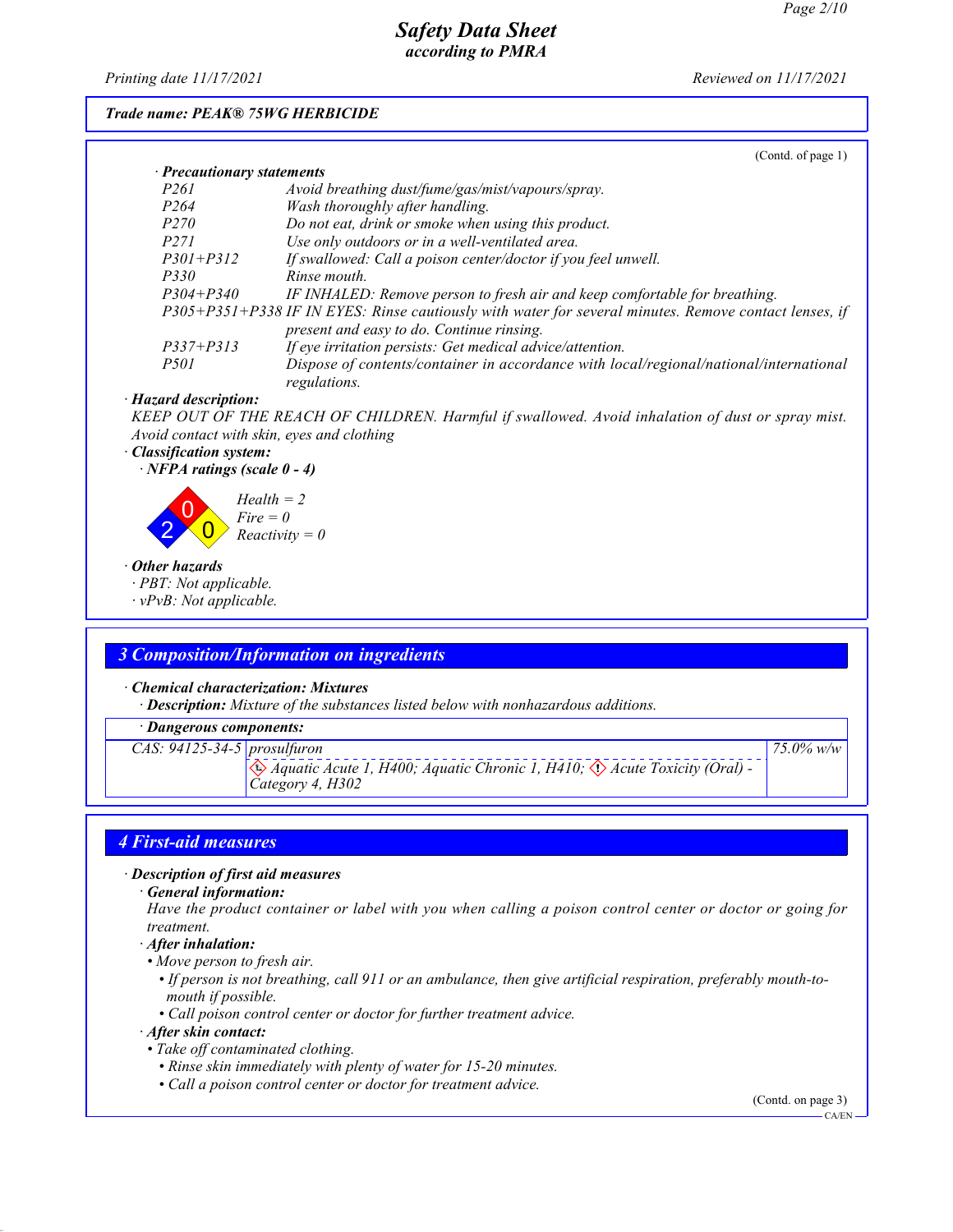*Printing date 11/17/2021 Reviewed on 11/17/2021*

### *Trade name: PEAK® 75WG HERBICIDE*

*· After eye contact:*

- *Hold eye open and rinse slowly and gently with water for 15-20 minutes.*
	- *Remove contact lenses, if present, after first 5 minutes, then continue rinsing eyes.*
	- *Call a poison control center or doctor for treatment advice.*

## *· After swallowing:*

- *Call a poison control center or doctor immediately for treatment advice.*
	- *Have affected person sip a glass of water if able to swallow.*
	- *Do not induce vomiting unless told by a poison control center or doctor.*
	- *Do not give anything by mouth to an unconscious person.*

#### *· Information for doctor:*

- *· Most important symptoms and effects, both acute and delayed No further relevant information available.*
- *· Indication of any immediate medical attention and special treatment needed*

*No specific antidote is known. Treat symptomatically. If a large amount has been ingested, induce emesis or lavage stomach. Five (5) mg/kg of activated charcoal suspension (50 g/400 mL of water) can be given to absorb remaining toxicant.*

## *5 Fire-fighting measures*

#### *· Extinguishing media*

*· Suitable extinguishing agents:*

- *CO2, extinguishing powder or water spray. Fight larger fires with water spray or alcohol resistant foam. · For safety reasons unsuitable extinguishing agents: Water with full jet*
- *· Special hazards arising from the substance or mixture*
- *Formation of toxic gases is possible during heating or in case of fire.*

*· Advice for firefighters*

*· Protective equipment: Wear self-contained respiratory protective device.*

## *6 Accidental release measures*

- *· Personal precautions, protective equipment and emergency procedures Wear protective equipment. Keep unprotected persons away.*
- *· Environmental precautions: Do not allow to enter sewers/ surface or ground water.*
- *· Methods and material for containment and cleaning up:*
- *Dispose contaminated material as waste according to item 13. Ensure adequate ventilation.*

*· Reference to other sections*

- *See Section 7 for information on safe handling.*
- *See Section 8 for information on personal protection equipment.*
- *See Section 13 for disposal information.*

## *7 Handling and storage*

#### *· Handling:*

- *· Precautions for safe handling*
- *Wash hands before eating, drinking, chewing gum, using tobacco, or using the toilet.*
- *Remove clothing/PPE immediately if pesticide gets inside. Then wash thoroughly and put on clean clothing.*
- *Remove clothing/PPE immediately after handling this product. Wash the outside of gloves before removing. As soon as possible, wash thoroughly and change into clean clothing.*
- *· Information about protection against explosions and fires:*

*Dust may form explosive mixture in air. Keep away from heat and sources of ignition. Keep ignition sources away - Do not smoke.*

(Contd. on page 4)

(Contd. of page 2)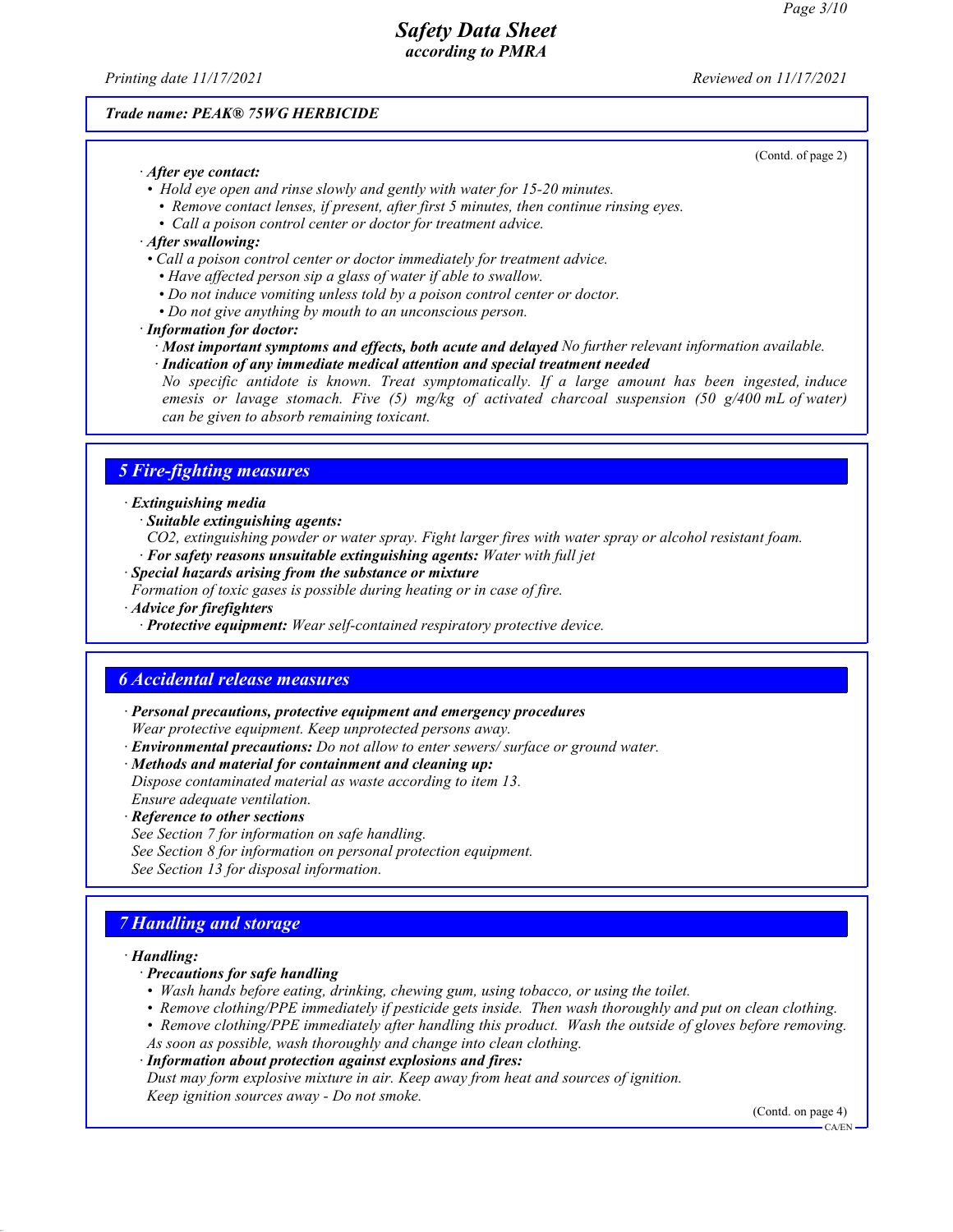*Printing date 11/17/2021 Reviewed on 11/17/2021*

## *Trade name: PEAK® 75WG HERBICIDE*

(Contd. of page 3)

- *· Conditions for safe storage, including any incompatibilities · Storage:*
	- *· Requirements to be met by storerooms and receptacles: Keep container tightly closed in a dry, well ventilated place. Keep away from food, drink and animal feeding stuffs. Keep only in the original container.*
	- *· Information about storage in one common storage facility: Do not ship or store near food, feed, seed and fertilizers.*
	- *· Further information about storage conditions:*
	- *Keep receptacle tightly sealed.*
	- *If packaged in water soluble bags, prolonged storage at temperatures below 0 °C may cause the soluble bag to become brittle.*
- *· Specific end use(s) No further relevant information available.*

## *8 Exposure controls/ Personal protection*

*· Additional information about design of technical systems: No further data; see item 7.*

#### *· Control parameters*

*· Components with limit values that require monitoring at the workplace:*

*The product does not contain any relevant quantities of materials with critical values that have to be monitored at the workplace.*

*· Additional information: The lists that were valid during the creation were used as basis.*

#### *· Exposure controls*

- *· Personal protective equipment:*
	- *· General protective and hygienic measures:*
		- *Keep away from foodstuffs, beverages and feed. Immediately remove all soiled and contaminated clothing. Wash hands before breaks and at the end of work. Avoid contact with the eyes.*
		- *Avoid contact with the eyes and skin.*

#### *· Breathing equipment:*

*In case of brief exposure or low pollution use respiratory filter device. In case of intensive or longer exposure use respiratory protective device that is independent of circulating air.*

*· Protection of hands:*



\_S*Protective gloves*

*The glove material has to be impermeable and resistant to the product/ the substance/ the preparation. Due to missing tests no recommendation to the glove material can be given for the product/ the preparation/ the chemical mixture.*

*Selection of the glove material on consideration of the penetration times, rates of diffusion and the degradation*

- *· Material of gloves Chemical-resistant gloves.*
- *· Penetration time of glove material*

*The exact break through time has to be found out by the manufacturer of the protective gloves and has to be observed.*

(Contd. on page 5)

CA/EN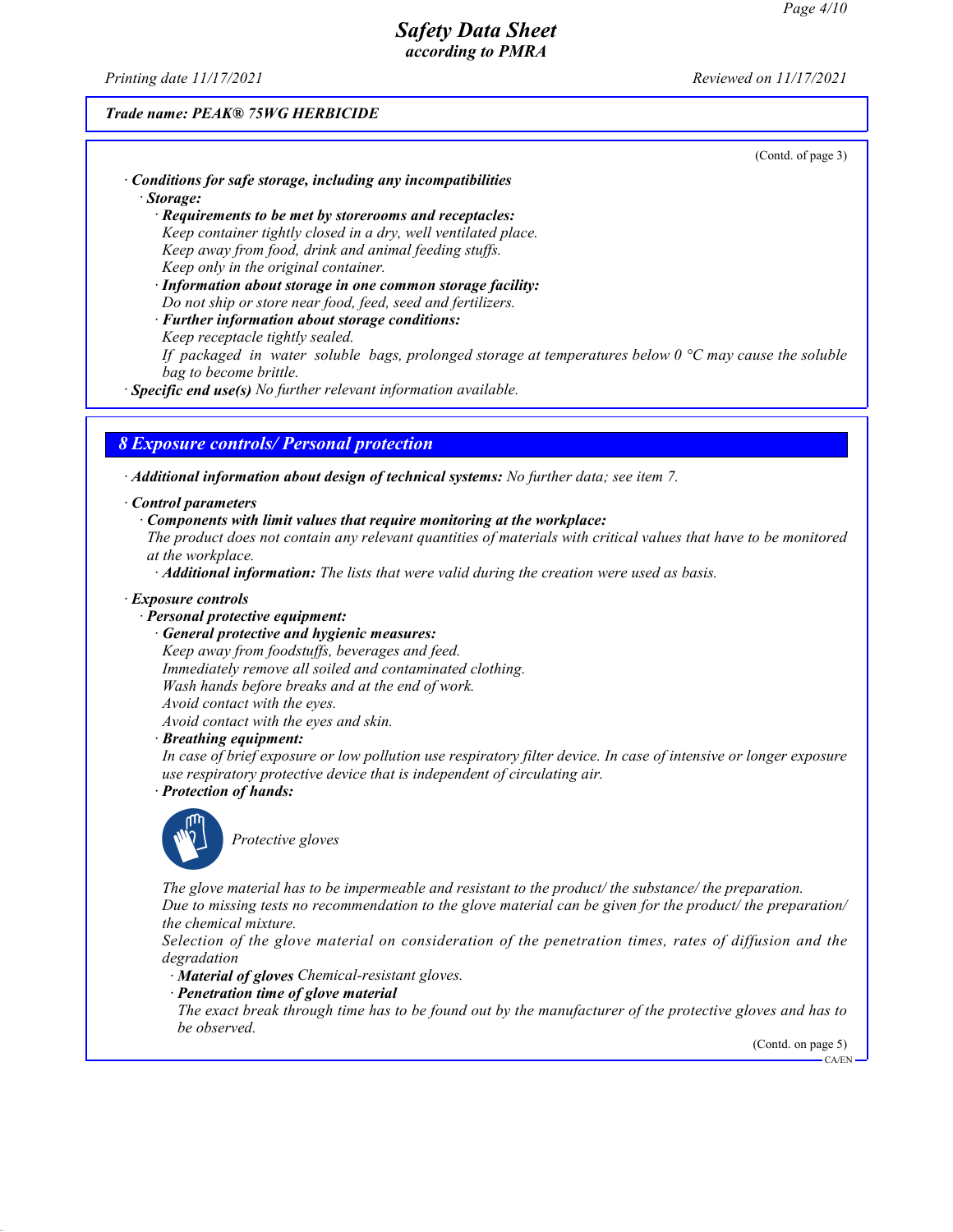(Contd. of page 4)

# *Safety Data Sheet according to PMRA*

*Printing date 11/17/2021 Reviewed on 11/17/2021*

# *Trade name: PEAK® 75WG HERBICIDE*

*· Eye protection:*



\_R*Tightly sealed goggles*

### *· Body protection:*

*Applicators and other handlers must wear:*

- *Long sleeved shirt and long pants*
- *Chemical resistant gloves*
- *Shoes plus socks*

| <b>9 Physical and chemical properties</b>                  |                                                     |  |
|------------------------------------------------------------|-----------------------------------------------------|--|
| · Information on basic physical and chemical properties    |                                                     |  |
| <b>General Information</b>                                 |                                                     |  |
| $\cdot$ Appearance:                                        |                                                     |  |
| $\cdot$ Form:                                              | Granulate                                           |  |
| $\cdot$ Color:                                             | Tan                                                 |  |
| $\cdot$ Odor:                                              | sweet-like                                          |  |
| · Odor threshold:                                          | Not determined.                                     |  |
| $\cdot$ pH-value at 20 °C (68 °F):                         | $5 - 6$                                             |  |
| Change in condition                                        |                                                     |  |
| · Melting point/Melting range:                             | Undetermined.                                       |  |
| · Boiling point/Boiling range:                             | Undetermined.                                       |  |
| · Flash point:                                             | Not applicable.                                     |  |
| · Flammability (solid, gaseous):                           | Not determined.                                     |  |
| · Decomposition temperature:                               | Not determined.                                     |  |
| · Auto igniting:                                           | $752 \circ F$                                       |  |
| · Danger of explosion:                                     | Product does not present an explosion hazard.       |  |
| · Explosion limits:                                        |                                                     |  |
| $\cdot$ Lower:                                             | Not determined.                                     |  |
| $\cdot$ Upper:                                             | Not determined.                                     |  |
| · Vapor pressure:                                          | Not applicable.                                     |  |
| $\cdot$ Density at 20 °C (68 °F):                          | $0.4 - 0.6$ g/cm <sup>3</sup> (3.338-5.007 lbs/gal) |  |
| $\cdot$ Relative density                                   | Not determined.                                     |  |
| · Vapor density                                            | Not applicable.                                     |  |
| $\cdot$ Evaporation rate                                   | Not applicable.                                     |  |
| · Solubility in / Miscibility with                         |                                                     |  |
| $\cdot$ Water:                                             | Dispersible.                                        |  |
| · Partition coefficient (n-octanol/water): Not determined. |                                                     |  |
| · Viscosity:                                               |                                                     |  |
| $\cdot$ Dynamic:                                           | Not applicable.                                     |  |
| $\cdot$ Kinematic:                                         | Not applicable.                                     |  |
|                                                            | (Contd. on page 6)                                  |  |

 $-CA/EN$  -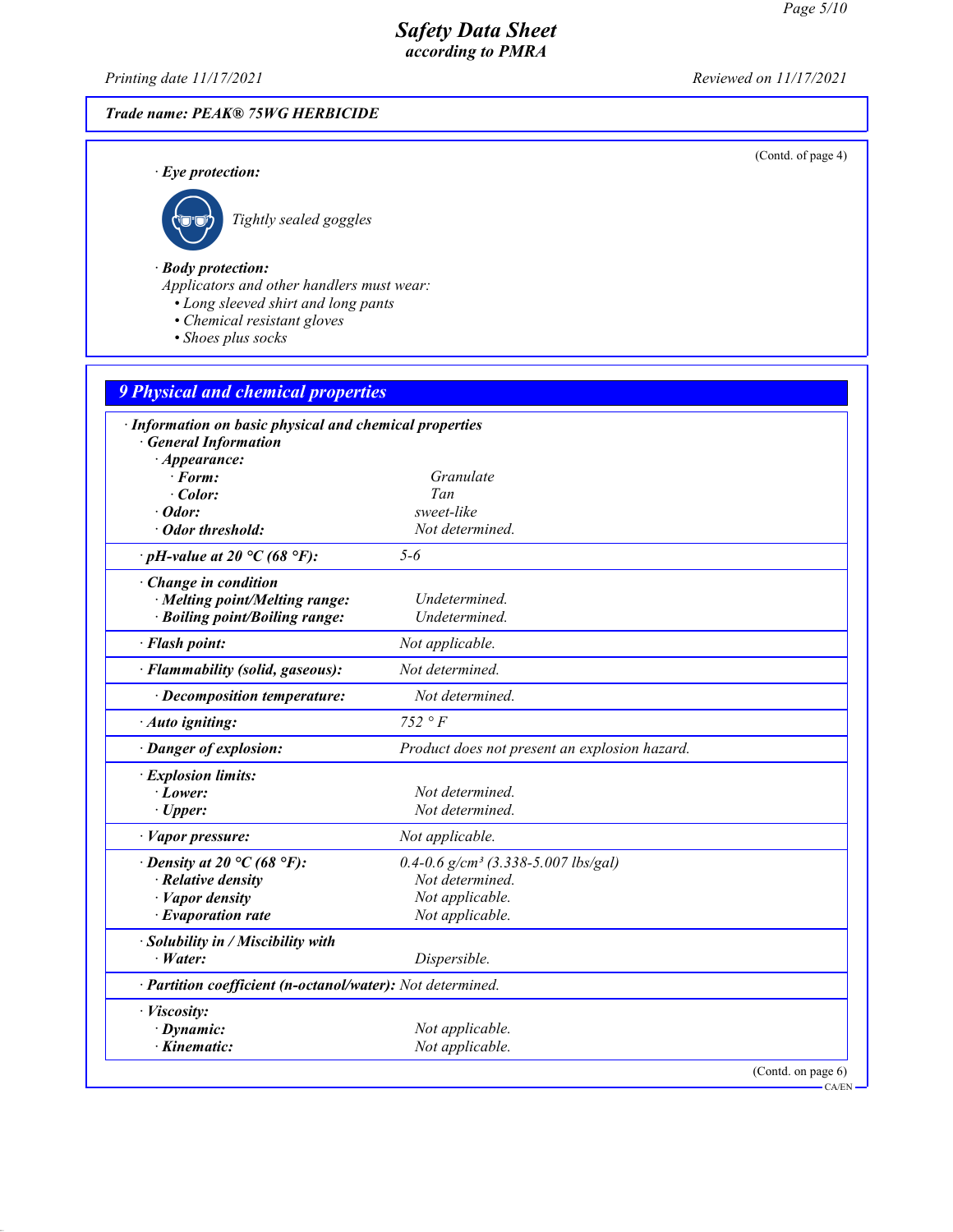(Contd. of page 5)

# *Safety Data Sheet according to PMRA*

*Printing date 11/17/2021 Reviewed on 11/17/2021*

## *Trade name: PEAK® 75WG HERBICIDE*

*Other information No further relevant information available.* 

## *10 Stability and reactivity*

*· Reactivity No further relevant information available.*

*· Chemical stability*

- *· Thermal decomposition / conditions to be avoided: No decomposition if used according to specifications.*
- *· Possibility of hazardous reactions No dangerous reactions known.*
- *· Conditions to avoid No further relevant information available.*
- *· Incompatible materials: No further relevant information available.*
- *· Hazardous decomposition products: No dangerous decomposition products known.*

## *11 Toxicological information*

*· Information on toxicological effects*

*· Acute toxicity:*

| $\cdot$ LD/LC50 values that are relevant for classification: |
|--------------------------------------------------------------|
|--------------------------------------------------------------|

| Oral   | LD50 | $1,000-2,000$ mg/kg (rat) |
|--------|------|---------------------------|
| Dermal | LD50 | $\geq$ 2,000 mg/kg (rat)  |

*Inhalative LC50/4 h >10 mg/l (rat)*

- *· Primary irritant effect:*
- *· on the skin: No irritant effect.*
- *· Sensitization: No sensitizing effects known.*

*· Additional toxicological information:*

*· Carcinogenic categories*

*· IARC (International Agency for Research on Cancer)*

*None of the ingredients are listed.*

*· NTP (National Toxicology Program)*

*None of the ingredients are listed.*

*· Carcinogenicity Based on available data, the product is not a carcinogen.*

# *12 Ecological information*

*· Toxicity*

*Toxicity to fish LC50 (Oncorhynchus mykiss (rainbow trout)): > 100 mg/l Exposure time: 96 h*

*Toxicity to daphnia and other aquatic invertebrates EC50 (Daphnia magna (Water flea)): > 100 mg/l Exposure time: 48 h*

*Toxicity to algae/aquatic plants EbC50 (Desmodesmus subspicatus (green algae)): 3.2 mg/l Exposure time: 72 h · Aquatic toxicity: No further relevant information available. · Persistence and degradability Not readily biodegradable.*

(Contd. on page 7)

CA/EN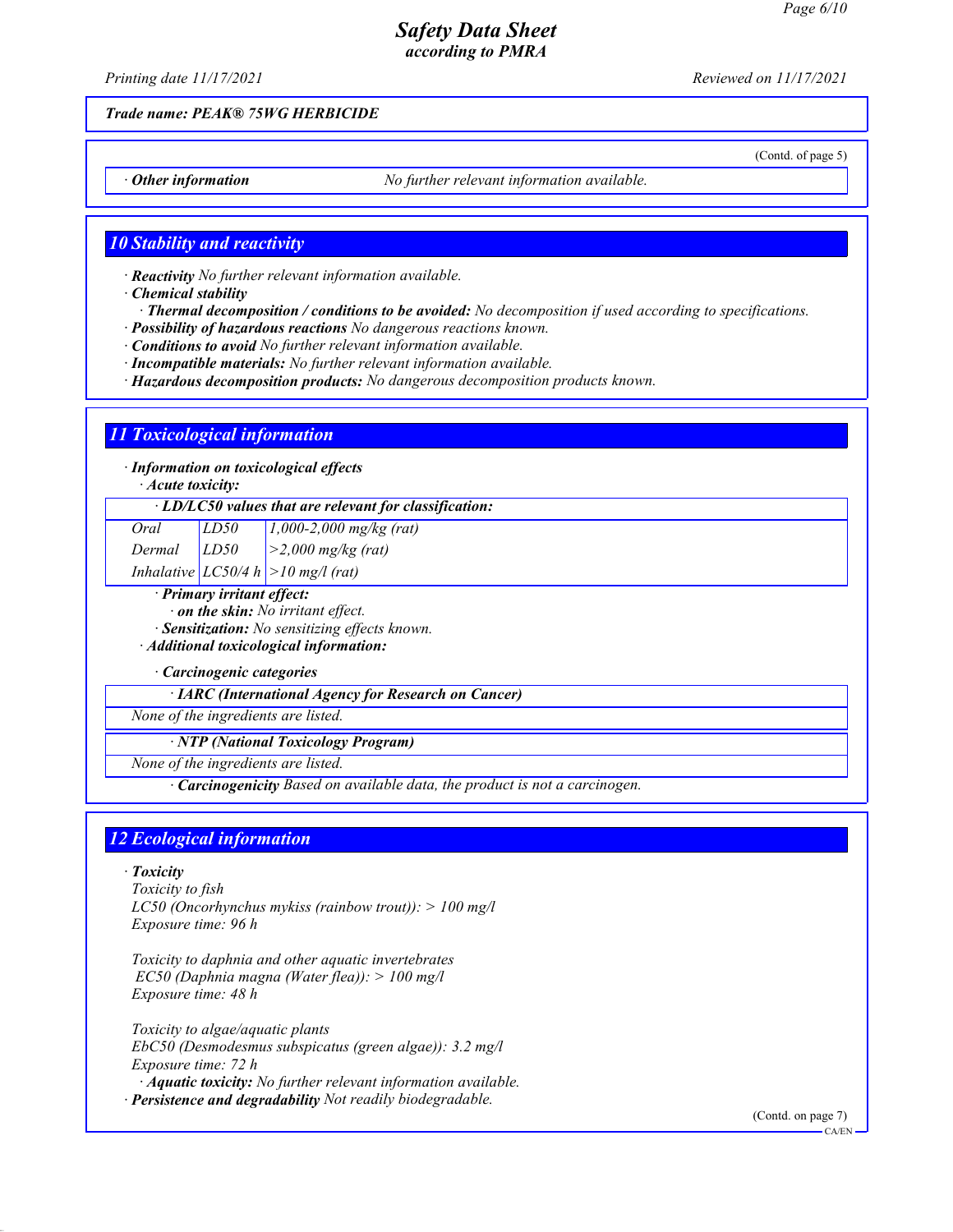*Printing date 11/17/2021 Reviewed on 11/17/2021*

### *Trade name: PEAK® 75WG HERBICIDE*

(Contd. of page 6)

CA/EN

*· Behavior in environmental systems: · Bioaccumulative potential Does not accumulate in organisms · Mobility in soil Highly mobile in soils*

*· Additional ecological information:*

*· General notes:*

*Water hazard class 3 (Self-assessment): extremely hazardous for water*

*Do not allow product to reach ground water, water course or sewage system, even in small quantities. Danger to drinking water if even extremely small quantities leak into the ground.*

#### *· Results of PBT and vPvB assessment*

*· PBT: Not applicable.*

*· vPvB: Not applicable.*

*· Other adverse effects No further relevant information available.*

## *13 Disposal considerations*

#### *· Waste treatment methods*

#### *· Recommendation:*

*For information on disposal of unused, unwanted product, contact the manufacturer or the provincial regulatory agency. Contact the manufacturer and the provincial regulatory agency in case of a spill, and for clean-up of spills.*

## *· Uncleaned packagings:*

## *· Recommendation:*

*Do not reuse this container for any purpose. This is a recyclable container, and is to be disposed of at a container collection site. Contact your local distributor/dealer or municipality for the location of the nearest collection site. Before taking the container to the collection site:*

*1. Triple- or pressure-rinse the empty container. Add the rinsings to the spray mixture in the tank.*

*2. Make the empty, rinsed container unsuitable for further use. If there is no container collection site in your area, dispose of the container in accordance with provincial requirements.*

*· Recommended cleansing agent: Water, if necessary with cleansing agents.*

| · UN-Number                     |                                             |
|---------------------------------|---------------------------------------------|
| · DOT/TDG                       | Void                                        |
| ADR, IMDG, IATA                 | <i><b>UN3077</b></i>                        |
| $\cdot$ UN proper shipping name |                                             |
| $\cdot$ DOT/TDG                 | Void                                        |
| $\cdot$ ADR                     | 3077 ENVIRONMENTALLY HAZARDOUS SUBSTANCE.   |
|                                 | SOLID, N.O.S. (prosulfuron)                 |
| $\cdot$ IMDG                    | ENVIRONMENTALLY HAZARDOUS SUBSTANCE, SOLID, |
|                                 | N.O.S. (prosulfuron), MARINE POLLUTANT      |
| $\cdot$ <i>IATA</i>             | ENVIRONMENTALLY HAZARDOUS SUBSTANCE, SOLID, |
|                                 | $N.O.S.$ (prosulfuron)                      |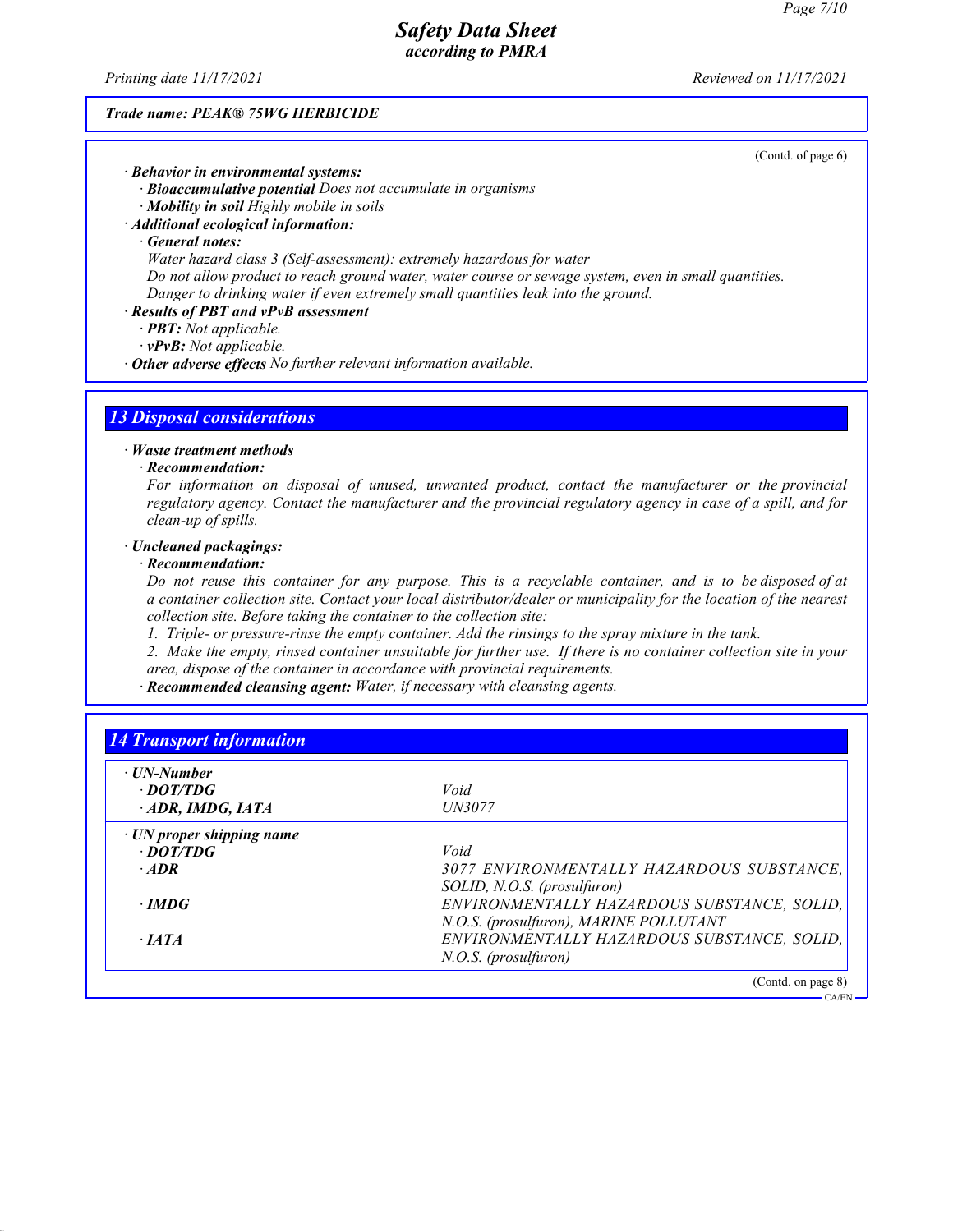*Printing date 11/17/2021 Reviewed on 11/17/2021*

*Trade name: PEAK® 75WG HERBICIDE*

|                                                                                   | (Contd. of page 7)                                                    |
|-----------------------------------------------------------------------------------|-----------------------------------------------------------------------|
| · Transport hazard class(es)                                                      |                                                                       |
| · DOT/TDG (Transport dangerous goods):                                            |                                                                       |
| $\cdot$ Class                                                                     | Void                                                                  |
| ADR, IMDG, IATA                                                                   |                                                                       |
|                                                                                   |                                                                       |
| $\cdot$ Class<br>· Label                                                          | 9 Miscellaneous dangerous substances and articles<br>9                |
|                                                                                   |                                                                       |
| · Packing group<br>$\cdot$ DOT/TDG                                                | Void                                                                  |
| ADR, IMDG, IATA                                                                   | III                                                                   |
|                                                                                   |                                                                       |
| · Environmental hazards:                                                          | Product contains environmentally hazardous substances:<br>prosulfuron |
| $\cdot$ Marine pollutant:                                                         | Symbol (fish and tree)                                                |
| · Special marking (ADR):                                                          | Symbol (fish and tree)                                                |
| Special marking (IATA):                                                           | Symbol (fish and tree)                                                |
| · Special precautions for user                                                    | Warning: Miscellaneous dangerous substances and articles              |
| · Hazard identification number (Kemler code): 90                                  |                                                                       |
| · EMS Number:                                                                     | $F-A, S-F$                                                            |
| · Stowage Category                                                                | $\overline{A}$                                                        |
| · Stowage Code                                                                    | SW23 When transported in BK3 bulk container, see 7.6.2.12             |
|                                                                                   | and 7.7.3.9.                                                          |
| Transport in bulk according to Annex II of<br><b>MARPOL73/78 and the IBC Code</b> | Not applicable                                                        |
| · Transport/Additional information:                                               |                                                                       |
| $\cdot$ DOT/TDG                                                                   |                                                                       |
| • Quantity limitations                                                            | On passenger aircraft/rail: 400 kg                                    |
|                                                                                   | On cargo aircraft only: 400 kg                                        |
| $\cdot$ ADR                                                                       |                                                                       |
| $\cdot$ Excepted quantities (EQ)                                                  | Code: E1                                                              |
|                                                                                   | Maximum net quantity per inner packaging: 30 g                        |
|                                                                                   | Maximum net quantity per outer packaging: 1000 g                      |
| $\cdot$ IMDG                                                                      |                                                                       |
| $\cdot$ Limited quantities (LQ)                                                   | $5 \ kg$                                                              |
| $\cdot$ Excepted quantities (EQ)                                                  | Code: E1                                                              |
|                                                                                   | Maximum net quantity per inner packaging: 30 g                        |
|                                                                                   | Maximum net quantity per outer packaging: 1000 g                      |
| · UN "Model Regulation":                                                          | <b>TDG</b>                                                            |
|                                                                                   | Exemption (TDG 1.45.1)                                                |

(Contd. on page 9)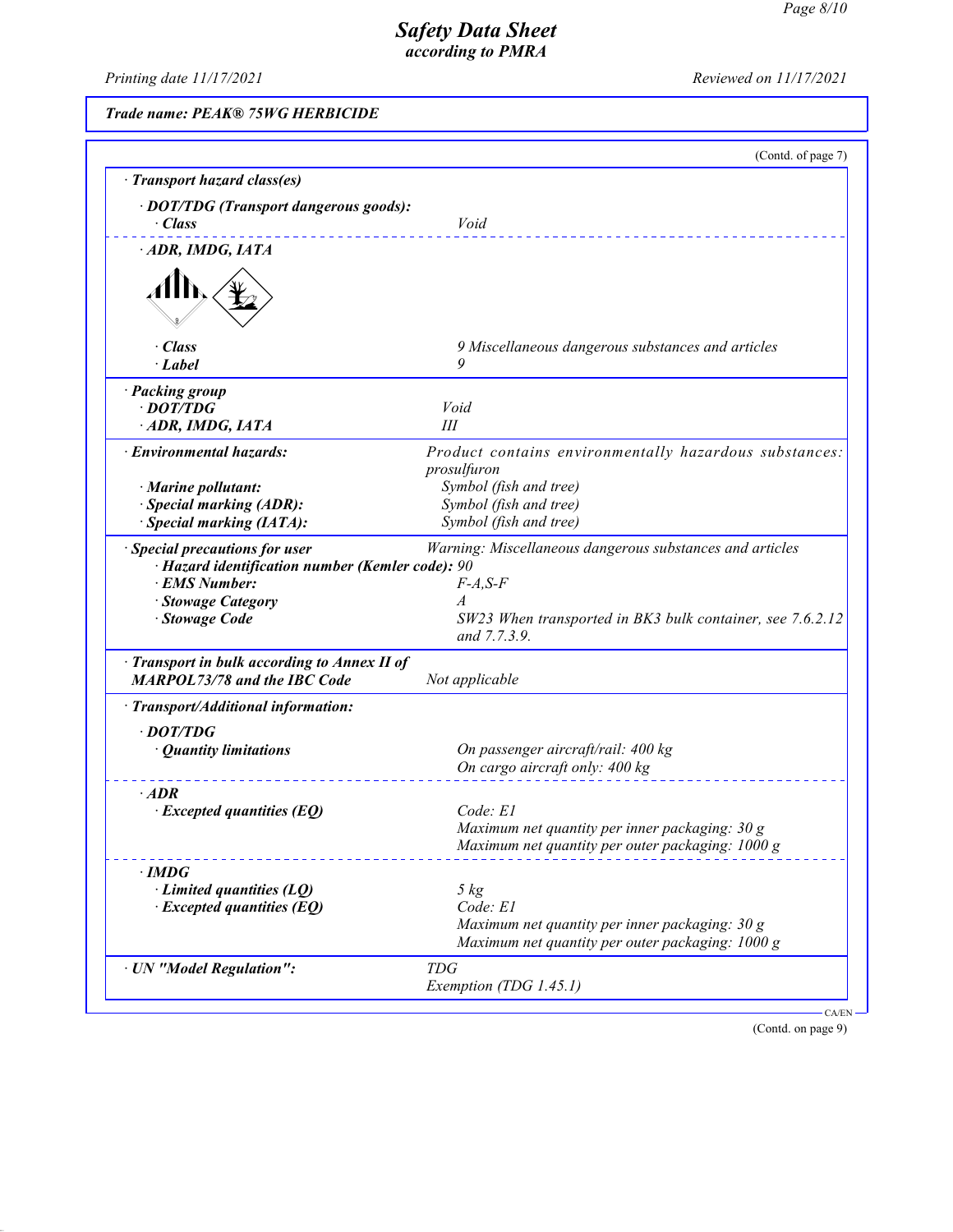*Printing date 11/17/2021 Reviewed on 11/17/2021*

## *Trade name: PEAK® 75WG HERBICIDE*

(Contd. of page 8)

## *15 Regulatory information*

*· Safety, health and environmental regulations/legislation specific for the substance or mixture · SARA Title III*

*· Section 355 (extremely hazardous substances):*

*None of the ingredients are listed.*

*· Section 313 (Specific toxic chemical listings):*

*None of the ingredients are listed.*

## *· TSCA (Toxic Substances Control Act):*

*None of the ingredients are listed.*

### *· Canadian substance listings:*

*· Canadian Domestic Substances List (DSL)*

*None of the ingredients are listed.*

### *· Canadian Non-Domestic Substances List (NDSL)*

*None of the ingredients are listed.*

*· Canadian Ingredient Disclosure list (limit 0.1%)*

*None of the ingredients are listed.*

## *· Canadian Ingredient Disclosure list (limit 1%)*

*None of the ingredients are listed.*

#### *· GHS label elements*

*The product is classified and labeled according to the Globally Harmonized System (GHS).*

- *· Hazard pictograms Not applicable*
- *· Signal word*

*CAUTION*

*· Hazard-determining components of labeling: prosulfuron*

## *· Hazard statements*

*H302+H332 Harmful if swallowed or if inhaled. H320 Causes eye irritation.*

### *· Precautionary statements*

| P261      | Avoid breathing dust/fume/gas/mist/vapours/spray.                                                     |
|-----------|-------------------------------------------------------------------------------------------------------|
| P264      | Wash thoroughly after handling.                                                                       |
| P270      | Do not eat, drink or smoke when using this product.                                                   |
| P271      | Use only outdoors or in a well-ventilated area.                                                       |
| P301+P312 | If swallowed: Call a poison center/doctor if you feel unwell.                                         |
| P330      | Rinse mouth.                                                                                          |
| P304+P340 | IF INHALED: Remove person to fresh air and keep comfortable for breathing.                            |
|           | P305+P351+P338 IF IN EYES: Rinse cautiously with water for several minutes. Remove contact lenses, if |
|           | present and easy to do. Continue rinsing.                                                             |
| P337+P313 | If eye irritation persists: Get medical advice/attention.                                             |
|           |                                                                                                       |

(Contd. on page 10)

CA/EN